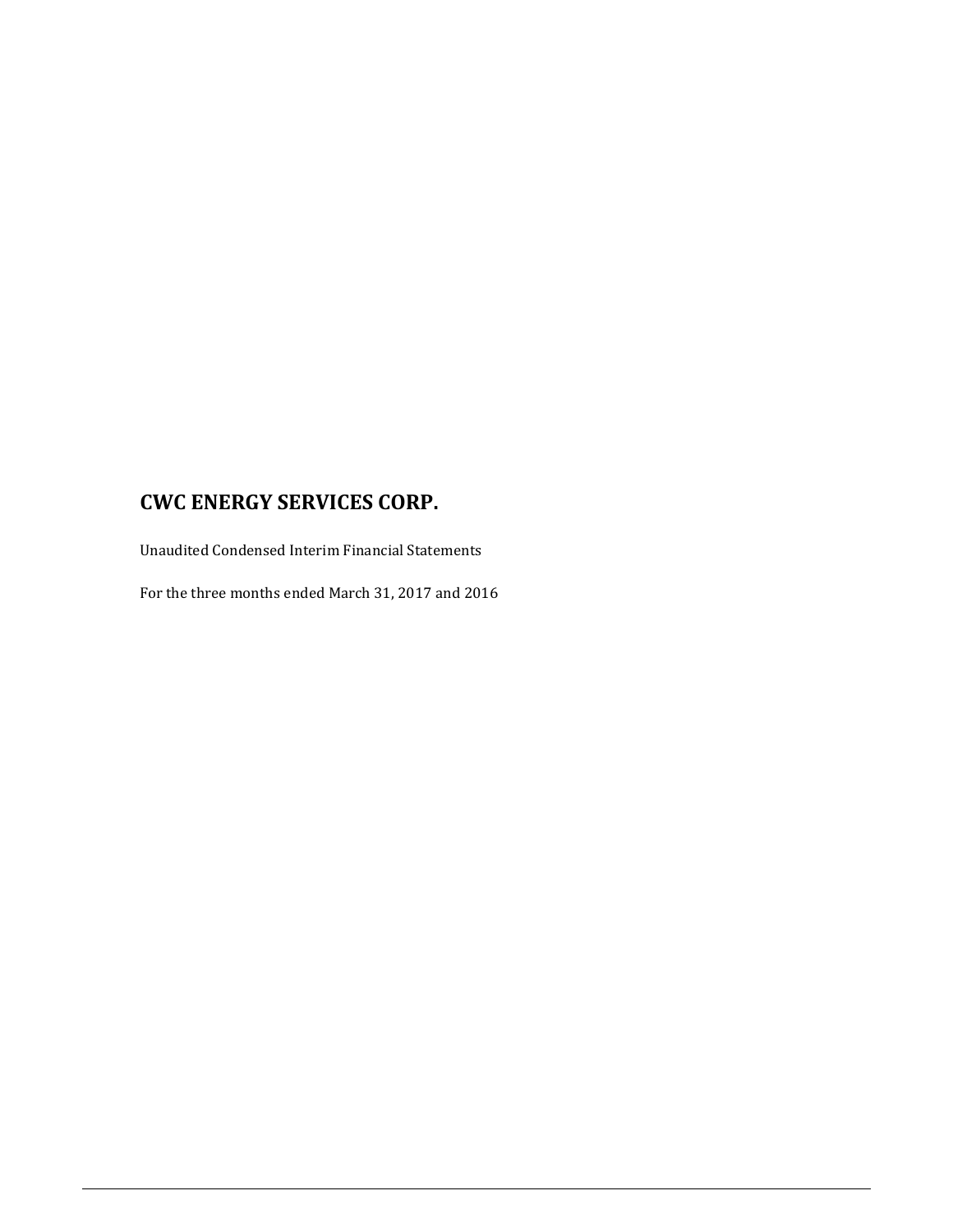# **CWC ENERGY SERVICES CORP. STATEMENTS OF FINANCIAL POSITION**

(unaudited)

|                                          |      |                           | March 31, | December 31, |           |
|------------------------------------------|------|---------------------------|-----------|--------------|-----------|
| Stated in thousands of Canadian dollars  | Note |                           | 2017      |              | 2016      |
| <b>ASSETS</b><br>Current                 |      |                           |           |              |           |
| Cash                                     |      | \$                        | 137       | \$           | 2         |
| Accounts receivable                      |      |                           | 27,112    |              | 15,335    |
| Inventory                                |      |                           | 2,175     |              | 2,191     |
| Prepaid expenses and deposits            |      |                           | 857       |              | 1,164     |
|                                          |      |                           | 30,281    |              | 18,692    |
| Property and equipment                   | 5    |                           | 187,243   |              | 191,334   |
| Intangibles                              |      |                           | 647       |              | 724       |
|                                          |      | $\boldsymbol{\mathsf{s}}$ | 218,171   | \$           | 210,750   |
| <b>LIABILITIES</b><br>Current            |      |                           |           |              |           |
| Accounts payable and accrued liabilities |      | \$                        | 9,092     | \$           | 7,359     |
| Current portion of long-term debt        | 6    |                           | 159       |              | 176       |
|                                          |      |                           | 9,251     |              | 7,535     |
| Deferred tax liability                   |      |                           | 14,734    |              | 14,767    |
| Long-term debt                           | 6    |                           | 38,828    |              | 32,966    |
|                                          |      |                           | 62,813    |              | 55,268    |
| <b>SHAREHOLDERS' EQUITY</b>              |      |                           |           |              |           |
| Share capital                            | 7    |                           | 242,410   |              | 242,306   |
| Contributed surplus                      |      |                           | 6,987     |              | 6,847     |
| Deficit                                  |      |                           | (94, 039) |              | (93, 671) |
|                                          |      |                           | 155,358   |              | 155,482   |
|                                          |      |                           |           |              |           |
|                                          |      | \$                        | 218,171   | \$           | 210,750   |

*See accompanying notes to the condensed interim financial statements.*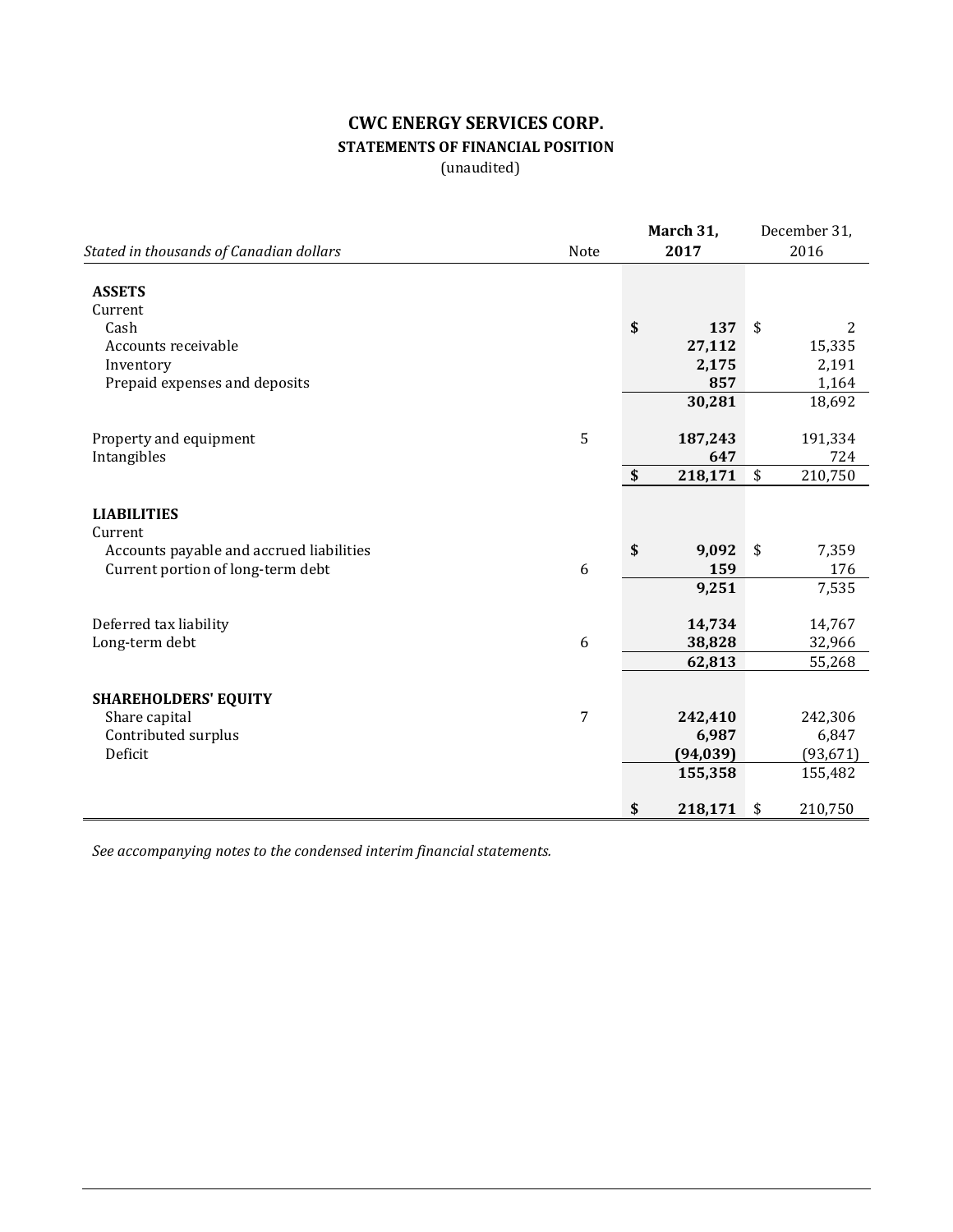## **CWC ENERGY SERVICES CORP. STATEMENTS OF COMPREHENSIVE LOSS**

#### For the three months ended March 31, 2017 and 2016

(unaudited)

| Stated in thousands of Canadian dollars except per share amounts | Note | 2017         | 2016          |
|------------------------------------------------------------------|------|--------------|---------------|
| Revenue                                                          |      | \$<br>32,508 | \$<br>19,740  |
| <b>Expenses</b>                                                  | 10   |              |               |
| Direct operating expenses                                        |      | 24,018       | 14,116        |
| Selling and administrative expenses                              |      | 3,340        | 3,067         |
| Stock based compensation                                         | 7    | 200          | 84            |
| Finance costs                                                    | 6    | 545          | 577           |
| Depreciation and amortization                                    |      | 4,758        | 3,671         |
| Loss on disposal of equipment                                    |      | 48           | 145           |
|                                                                  |      | 32,909       | 21,660        |
| Net loss before income taxes                                     |      | (401)        | (1,920)       |
| Deferred income tax recovery                                     |      | (33)         | (490)         |
|                                                                  |      |              |               |
| Net loss and comprehensive loss                                  |      | \$<br>(368)  | \$<br>(1,430) |
|                                                                  |      |              |               |
| Loss per share                                                   |      |              |               |
| Basic and diluted                                                | 7    | \$<br>(0.00) | \$<br>(0.00)  |

*See accompanying notes to the condensed interim financial statements.*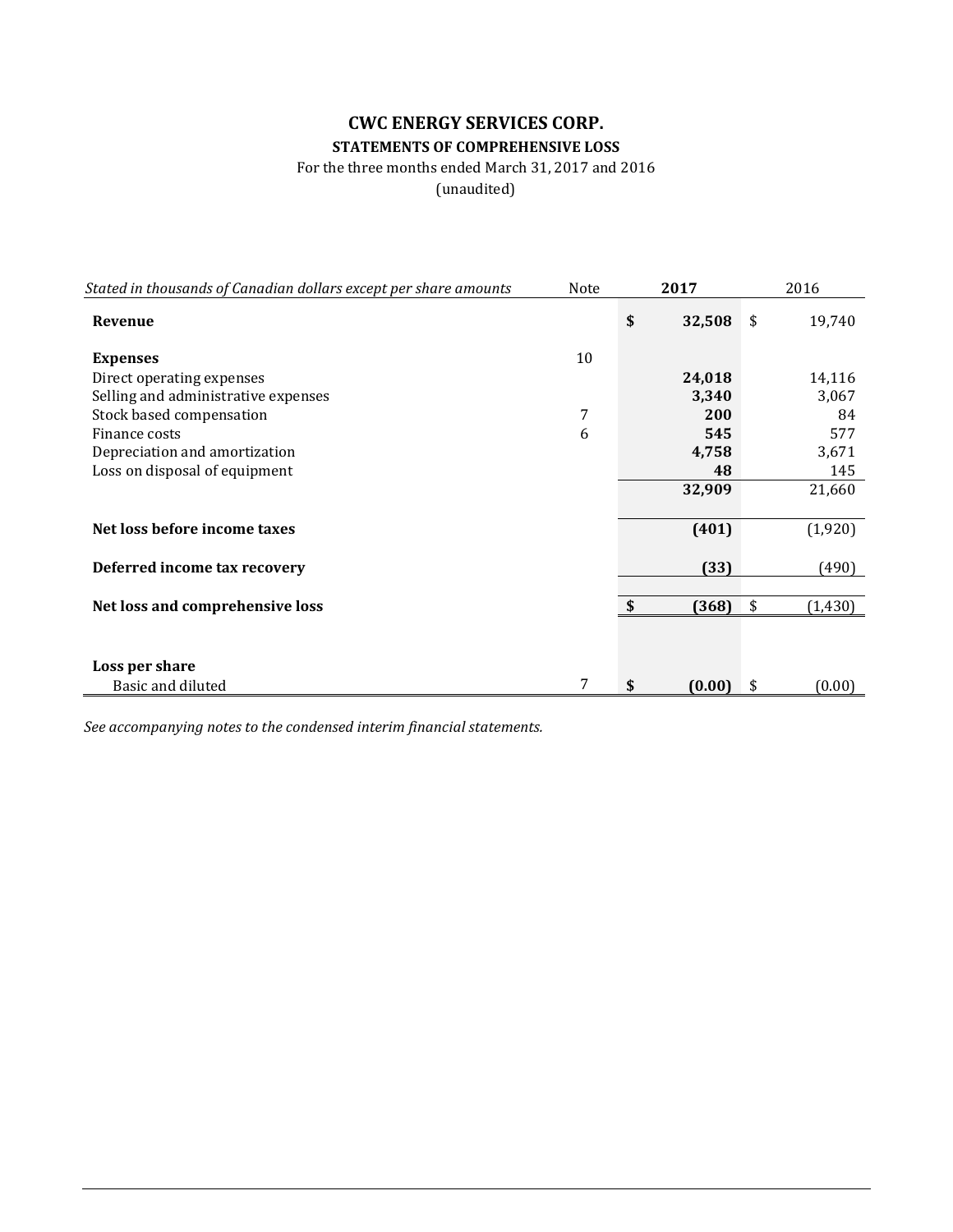## **CWC ENERGY SERVICES CORP. STATEMENTS OF CHANGES IN EQUITY**

For the three months ended March 31, 2017 and 2016

(unaudited)

| Stated in thousands of Canadian<br>dollars except share amounts |      | Number of     | <b>Share</b> | Contributed    |                 | <b>Total</b>  |
|-----------------------------------------------------------------|------|---------------|--------------|----------------|-----------------|---------------|
|                                                                 | Note | <b>Shares</b> | Capital      | <b>Surplus</b> | <b>Deficit</b>  | <b>Equity</b> |
| Balance - January 1, 2016                                       |      | 292,628,007   | \$227,149    | \$<br>6,516    | (86, 203)<br>\$ | 147,462<br>\$ |
| Net loss and comprehensive loss                                 |      |               |              |                | (1, 430)        | (1, 430)      |
| Stock based compensation expense                                | 7    |               |              | 84             |                 | 84            |
| Settlement of restricted share units                            | 7    | 10,000        | 4            | (4)            |                 |               |
| <b>Balance - March 31, 2016</b>                                 |      | 292,638,007   | \$227,153    | \$<br>6,596    | \$<br>(87, 633) | \$<br>146,116 |
|                                                                 |      |               |              |                |                 |               |
|                                                                 |      |               |              |                |                 |               |
| Balance - January 1, 2017                                       |      | 391,920,676   | \$242,306    | \$<br>6,847    | (93, 671)<br>\$ | 155,482<br>\$ |
| Net loss and comprehensive loss                                 |      |               |              |                | (368)           | (368)         |
| Stock based compensation expense                                | 7    |               |              | 200            |                 | 200           |
| Exercise of stock options                                       | 7    | 833,333       | 166          | (58)           |                 | 108           |
| Settlement of restricted share units                            | 7    | 480,833       | 112          | (112)          |                 |               |
| Cancellation of common shares                                   |      |               |              |                |                 |               |
| purchased under normal course                                   |      |               |              |                |                 |               |
| issuer bid                                                      | 7    | (169, 000)    | (174)        | <b>110</b>     |                 | [64]          |
| <b>Balance - March 31, 2017</b>                                 |      | 393,065,842   | \$242,410    | \$<br>6,987    | (94, 039)<br>\$ | \$155,358     |

*See accompanying notes to the condensed interim financial statements.*

L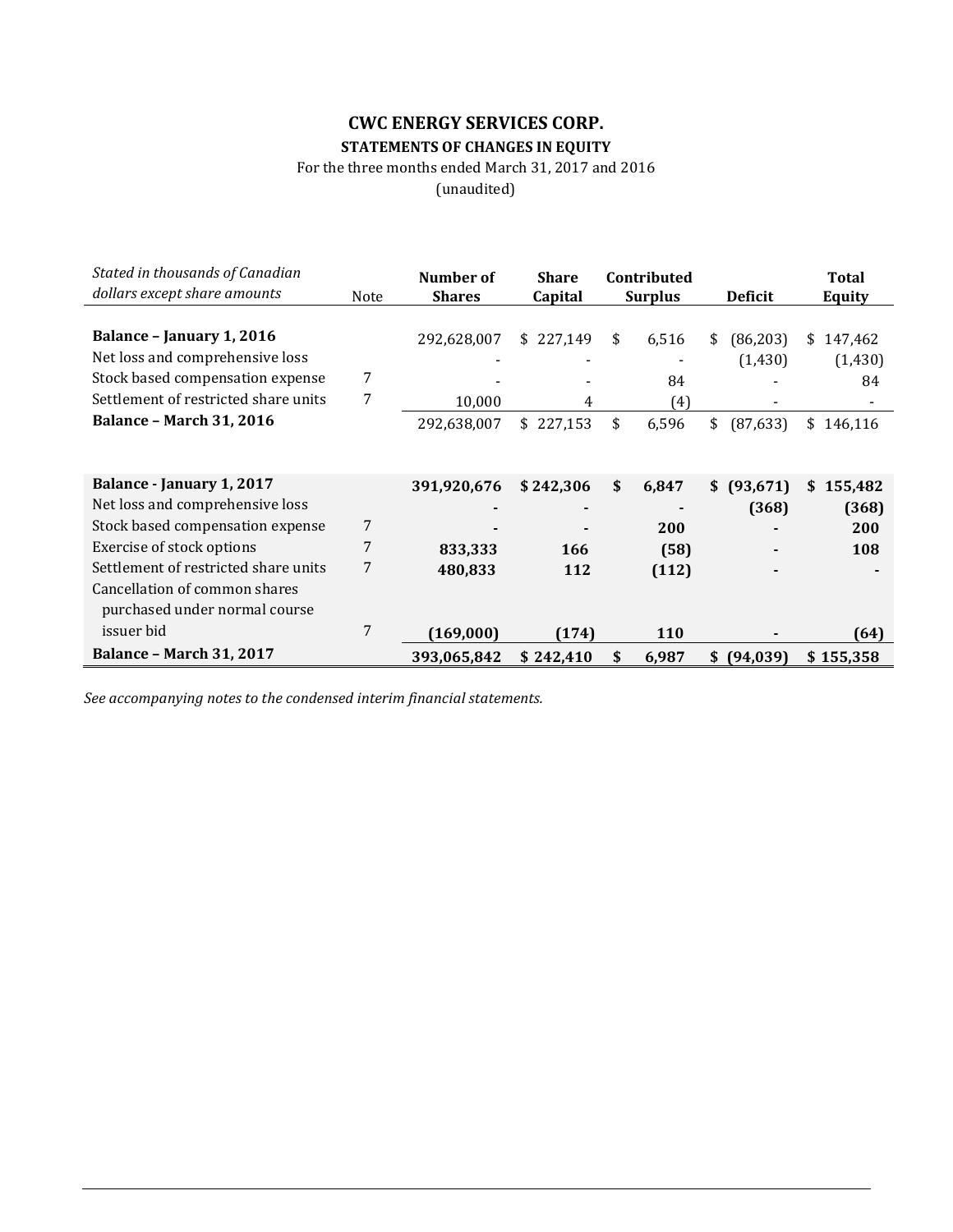## **CWC ENERGY SERVICES CORP. STATEMENTS OF CASH FLOWS**

For the three months ended March 31, 2017 and 2016

(unaudited)

| Stated in thousands of Canadian dollars      | Note | 2017        | 2016                 |
|----------------------------------------------|------|-------------|----------------------|
| <b>Operating activities:</b>                 |      |             |                      |
| Net loss                                     |      | \$<br>(368) | \$<br>(1, 430)       |
| Adjustments for:                             |      |             |                      |
| Stock based compensation expense             | 7    | 200         | 84                   |
| Finance costs                                |      | 545         | 577                  |
| Depreciation and amortization                |      | 4,758       | 3,671                |
| Loss on disposal of equipment                |      | 48          | 145                  |
| Deferred income tax recovery                 |      | (33)        | (490)                |
| Funds from operations                        |      | 5,150       | 2,557                |
| Changes in non-cash working capital balances | 8    | (9, 721)    | (328)                |
| Operating cash flow                          |      | (4, 571)    | 2,229                |
|                                              |      |             |                      |
| <b>Investing activities:</b>                 |      |             |                      |
| Purchase of equipment                        |      | (620)       | (186)                |
| Proceeds on disposal of equipment            |      | 20          | 89                   |
| Investing cash flow                          |      | (600)       | (97)                 |
|                                              |      |             |                      |
| <b>Financing activities:</b>                 |      |             |                      |
| Increase (repayment) of long-term debt       |      | 5,793       | (1, 563)             |
| Interest paid                                |      | (472)       | (488)                |
| Finance costs paid                           |      |             | (25)                 |
| Finance lease repayments                     |      | (59)        | (56)                 |
| Common shares issued on exercise of options  | 7    | 108         |                      |
| Common shares repurchased for cancellation   | 7    | (64)        |                      |
| Financing cash flow                          |      | 5,306       | (2, 132)             |
|                                              |      |             |                      |
| Increase in cash during the period           |      | 135         |                      |
| Cash, beginning of period                    |      | 2           | $\overline{c}$       |
| Cash, end of period                          |      | \$<br>137   | $\overline{2}$<br>\$ |

*See accompanying notes to the condensed interim financial statements.*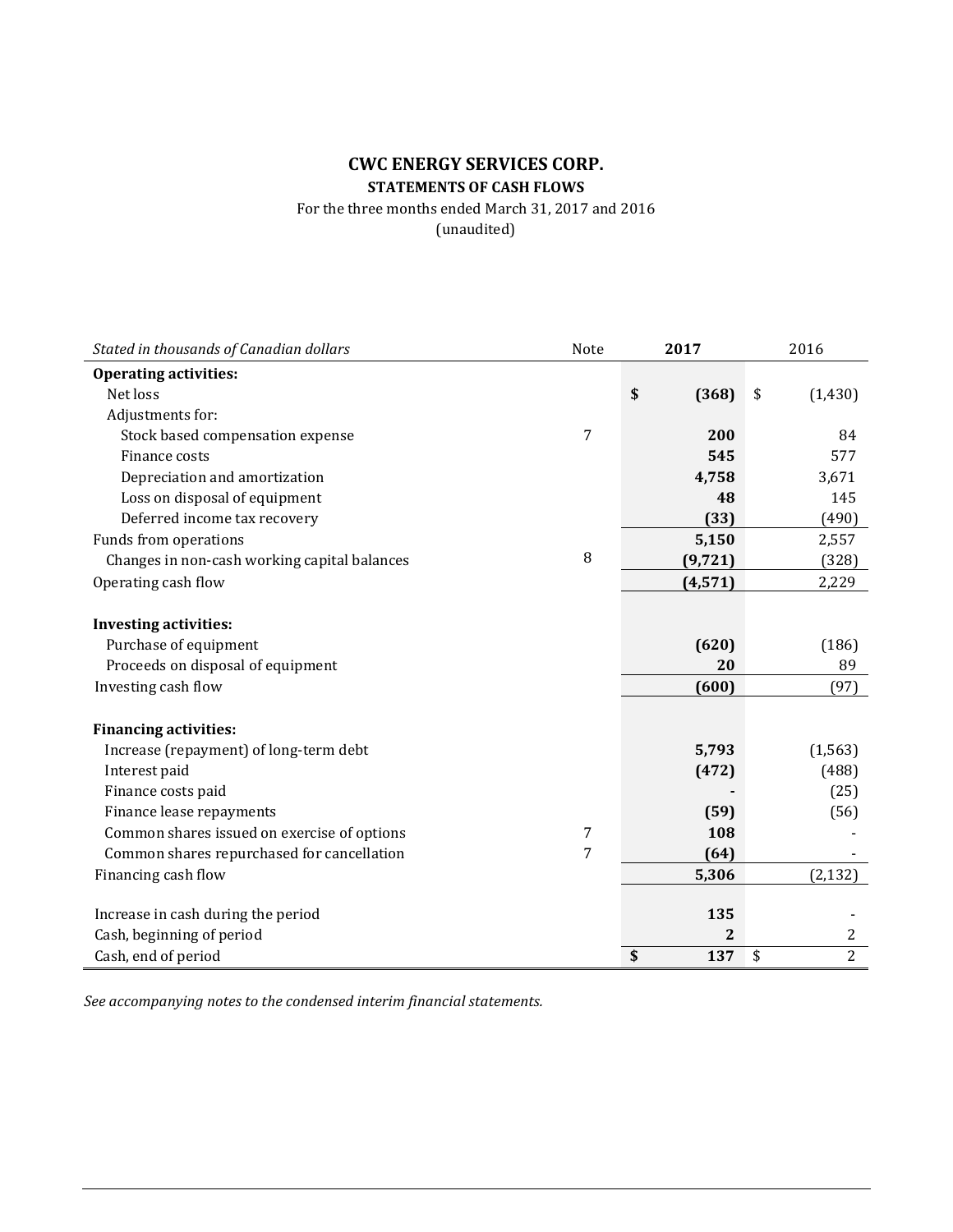NOTES TO THE CONDENSED INTERIM FINANCIAL STATEMENTS As at and for the three months ended March 31, 2017 and 2016 (unaudited)

*Stated in thousands of Canadian dollars except share and per share amounts*

#### **1. Reporting entity**

CWC Energy Services Corp. ("CWC" or the "Company") is incorporated under the Business Corporations Act (Alberta). The address of the Company's head office is Suite 610, 205 – 5th Avenue SW, Calgary, Alberta, Canada. The Company is an oilfield services company providing drilling and production services to oil and gas exploration and development companies throughout the Western Canadian Sedimentary Basin ("WCSB"). The Company's common stock is listed and traded on the TSX Venture Exchange under the symbol CWC. Additional information regarding CWC's business is available in CWC's most recent Annual Information Form available on SEDAR at [www.sedar.com,](http://www.sedar.com/) on the Company's website [www.cwcenergyservices.com,](http://www.cwcenergyservices.com/) or by contacting the Company at the address noted above.

#### **2. Basis of presentation**

#### (a) Statement of compliance

These condensed interim financial statements have been prepared in accordance with IAS 34 Interim Financial Reporting and do not include all the information required for full annual financial statements.

These condensed interim financial statements were approved by the Board of Directors on May 2, 2017.

#### (b) Use of estimates and judgments

The preparation of the condensed interim financial statements requires management to make judgments, estimates and assumptions that affect the application of accounting policies and the reported amount of assets and liabilities, income and expense. Actual results may differ from these estimates.

In preparing these condensed interim financial statements, the significant judgments made by management in applying the Company's accounting policies and the key sources of estimation uncertainty were the same as those that applied to the financial statements as at and for the year ended December 31, 2016.

#### **3. Significant accounting policies**

The accounting policies applied by the Company in these condensed interim financial statements are the same as those applied by the Company in its financial statements as at and for the year ended December 31, 2016. These unaudited condensed interim financial statements should be read in conjunction with the audited financial statements and notes thereto as at and for the year ended December 31, 2016 as filed on SEDAR.

#### (a) New accounting standards not yet effective

A number of new standards, amendments to standards and interpretations have been issued by the IASB and are not yet effective for the year ended December 31, 2016. The following new standards, amendments to standards and interpretations have not been applied in preparing these financial statements. None of these are expected to have a significant effect on the financial statements, except for:

IFRS 15, Revenue from Contracts with Customers, which provides guidance on revenue recognition and relevant disclosures. The standard provides a single, principles based five-step model to be applied to all contracts with customers. The Company intends to adopt IFRS 15 in its financial statements for the annual period beginning on January 1, 2018. The Company is currently in the process of identifying underlying revenue contracts with customers to determine the impact, if any, that the adoption of IFRS 15 may have on its financial statements.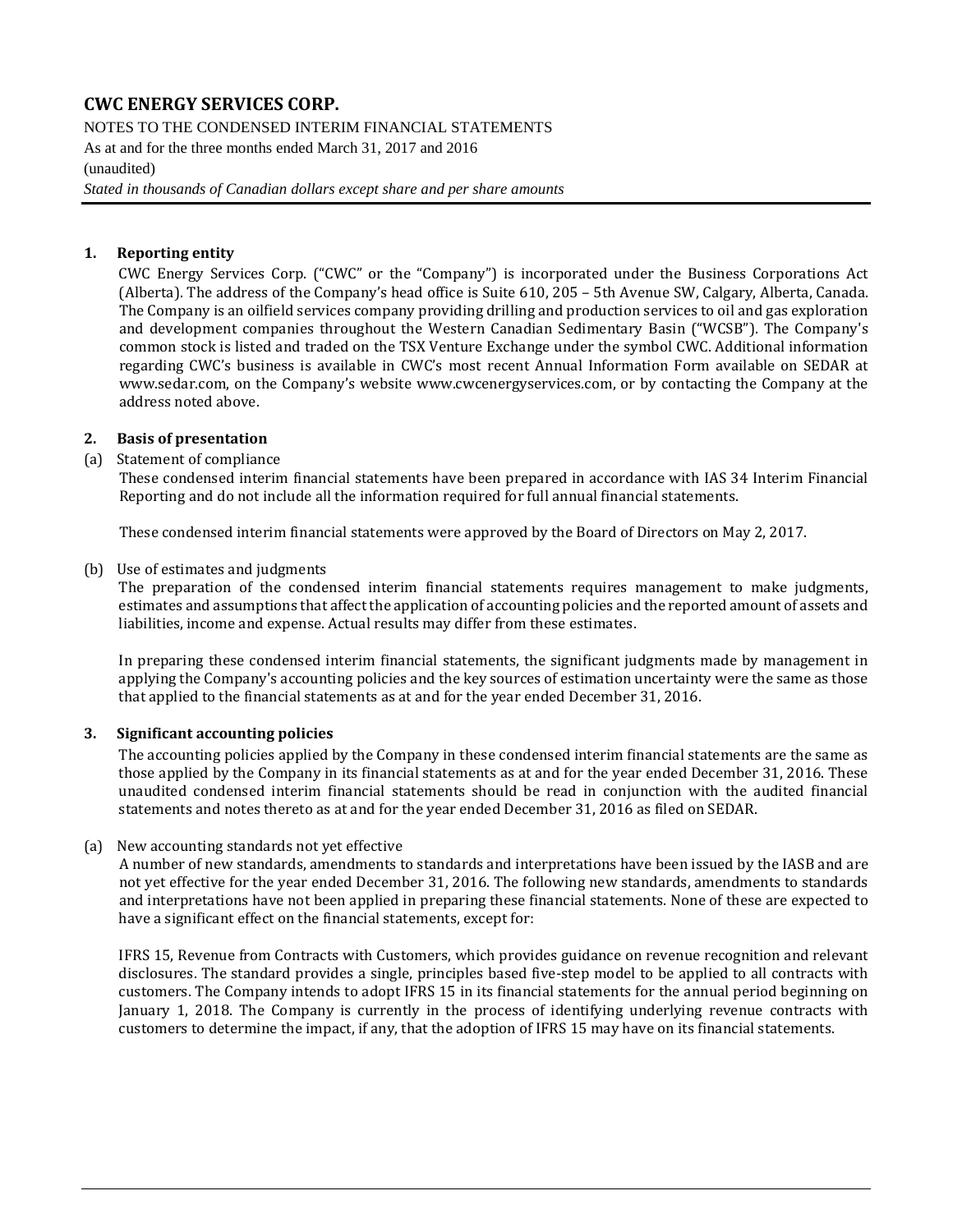NOTES TO THE CONDENSED INTERIM FINANCIAL STATEMENTS

As at and for the three months ended March 31, 2017 and 2016

#### (unaudited)

*Stated in thousands of Canadian dollars except share and per share amounts*

IFRS 16, Leases. This standard introduces a single lessee accounting model and requires a lessee to recognize assets and liabilities for all leases with a term of more than 12 months, unless the underlying asset is of low value. A lessee is required to recognize a right-of-use asset representing its right to use the underlying asset and a lease liability representing its obligation to make lease payments. The Company intends to adopt IFRS 16 in its financial statements for the annual period beginning on January 1, 2019. The Company is currently in the process of identifying leasing contracts to determine the impact that the adoption of IFRS 16 may have on its financial statements.

#### **4. Seasonality of operations**

The Company's operations are located in Western Canada. The ability to move heavy equipment safely and efficiently in Western Canadian oil and natural gas fields is dependent on weather conditions. Activity levels during the first quarter are typically the most robust as the frost creates a stable ground mass that allows for easy access to well sites and easier drilling and service rig movement. The second quarter is traditionally the slowest due to road bans during spring break-up. When winter's frost leaves the ground, it renders many secondary roads incapable of supporting the weight of heavy equipment until they have thoroughly dried out. Road bans during this time restrict service and support equipment access to well sites. The third quarter has more activity as the summer months are typically drier than the second quarter. The fourth quarter is again quite active as winter temperatures freeze the ground once more maximizing site access. However, there may be temporary halts to operations in extreme cold weather when the temperature falls below -35C.

#### **Contract drilling equipment Production services equipment Other equipment Total Costs** Balance, December 31, 2016 **\$ 108,947 \$ 204,078 \$ 1,874 \$ 314,899** Additions **146 512 - 658** Disposals **(76) (144) - (220)** Balance, March 31, 2017 **109,017 204,446 1,874 315,337 Accumulated depreciation and impairment losses** Balance, December 31, 2016 **15,073 106,944 1,548 123,565** Depreciation **1,700 2,940 41 4,681** Disposals **(8) (144) - (152)** Balance, March 31, 2017 **16,765 109,740 1,589 128,094 Net book value** Balance, March 31, 2017 **\$ 92,252 \$ 94,706 \$ 285 \$ 187,243**

#### **5. Property and equipment**

Additions of property and equipment include purchases of assets under finance lease which are recorded at cost totaling \$38.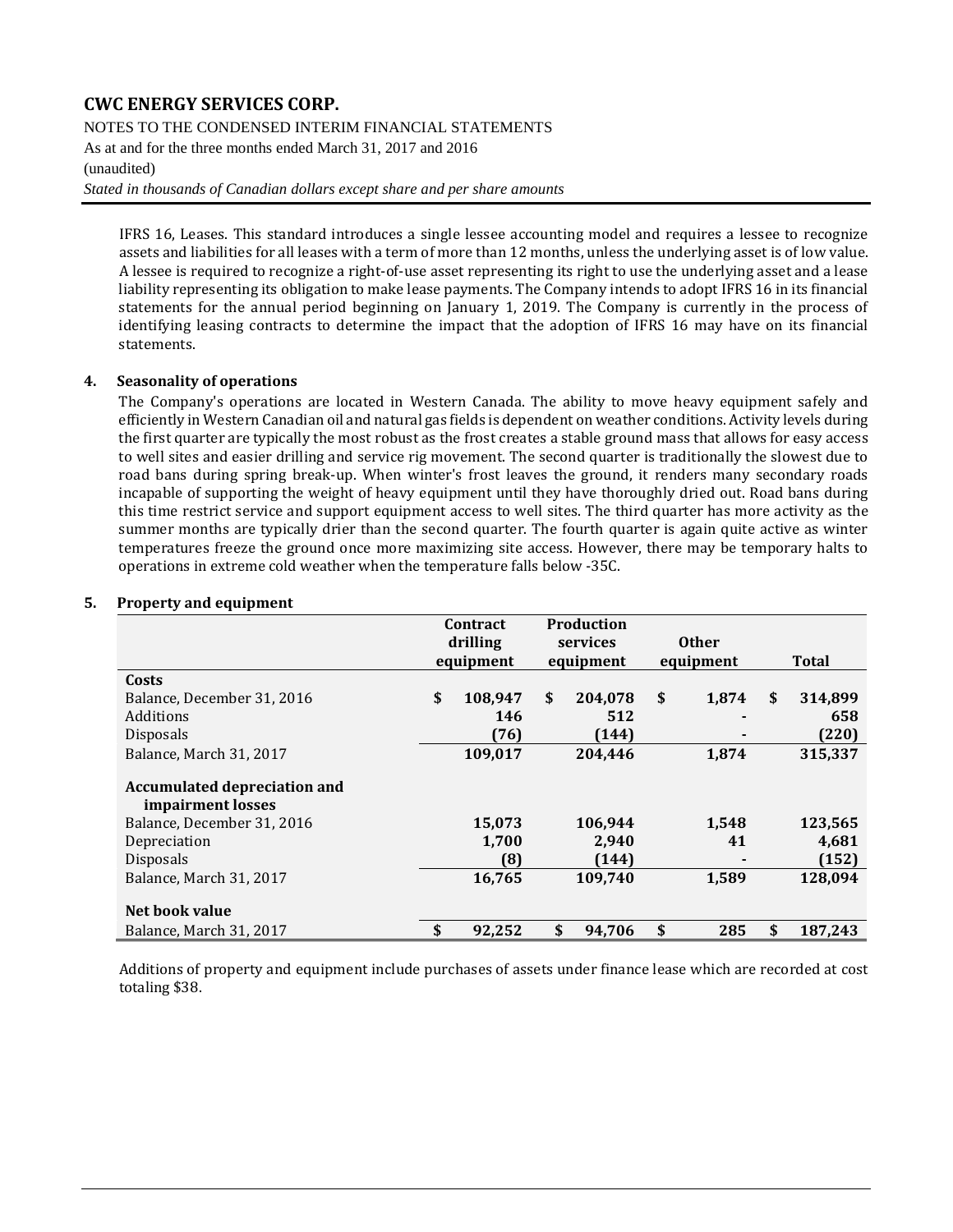NOTES TO THE CONDENSED INTERIM FINANCIAL STATEMENTS

As at and for the three months ended March 31, 2017 and 2016 (unaudited)

*Stated in thousands of Canadian dollars except share and per share amounts*

#### **6. Loans and borrowings**

The following table provides information with respect to amounts included in the statement of financial position related to loans and borrowings:

|                                                                                      |           | March 31,<br>2017               |          | December 31,<br>2016            |
|--------------------------------------------------------------------------------------|-----------|---------------------------------|----------|---------------------------------|
| Current liabilities:                                                                 |           |                                 |          |                                 |
| Current portion of finance lease liabilities                                         | \$        | 159                             | \$       | 176                             |
|                                                                                      | \$        | 159                             | \$       | 176                             |
| Non-current liabilities:<br>Bank Loan<br>Finance lease liabilities<br>Financing fees | \$<br>\$. | 39,126<br>93<br>(391)<br>38,828 | \$<br>\$ | 33,333<br>97<br>(464)<br>32,966 |
| Total loans and borrowings                                                           | S         | 38,987                          |          | 33,142                          |

The Company has credit facilities with a syndicate of four Canadian financial institutions (the "Credit Facility"). The Credit Facility provides the Company with a \$65,000 extendible revolving term facility (the "Bank Loan") and other credit instruments. The Bank Loan is for a committed term until July 31, 2018 (the "Maturity Date"). No principal payments are required under the Bank Loan until the Maturity Date, at which time any amounts outstanding are due and payable. The Company may, on an annual basis, request the Maturity Date be extended for a period not to exceed three years from the date of the request. If a request for an extension is not approved by the banking syndicate, the Maturity Date will remain unchanged.

The Bank Loan bears interest based on a sliding scale pricing grid tied to the Company's trailing Consolidated Debt to Consolidated EBITDA <sup>(1)</sup> ratio from a minimum of the bank's prime rate plus 0.75% to a maximum of the bank's prime rate plus 3.75% or from a minimum of the bankers acceptances rate plus a stamping fee of 1.75% to a maximum of the bankers acceptances rate plus a stamping fee of 4.75%. Standby fees under the Bank Loan range between 0.39% and 1.07%. Interest and fees under the Bank Loan are payable monthly. The Company has the option to borrow funds denominated in either Canadian or United States dollars under the Credit Facility. Borrowings under the Bank Loan are limited to an aggregate of 75% of accounts receivable outstanding less than 90 days plus 60% of the net book value of property and equipment less certain priority payables. As at March 31, 2017, of the \$65,000 Bank Loan facility, \$15,874 was available for immediate borrowing and \$46,829 was outstanding (December 31, 2016: \$41,013). The Bank Loan has an accordion feature which provides the Company with an ability to increase the maximum borrowings up to \$125,000, subject to the approval of the lenders. The Bank Loan is secured by a security agreement covering all of the assets of the Company and a first charge Security Interest covering all assets of the Company. Effective March 31, 2017, the applicable rates under the Bank Loan are: bank prime rate plus 2.25%, banker's acceptances rate plus a stamping fee of 3.25%, and standby fee rate of 0.73%.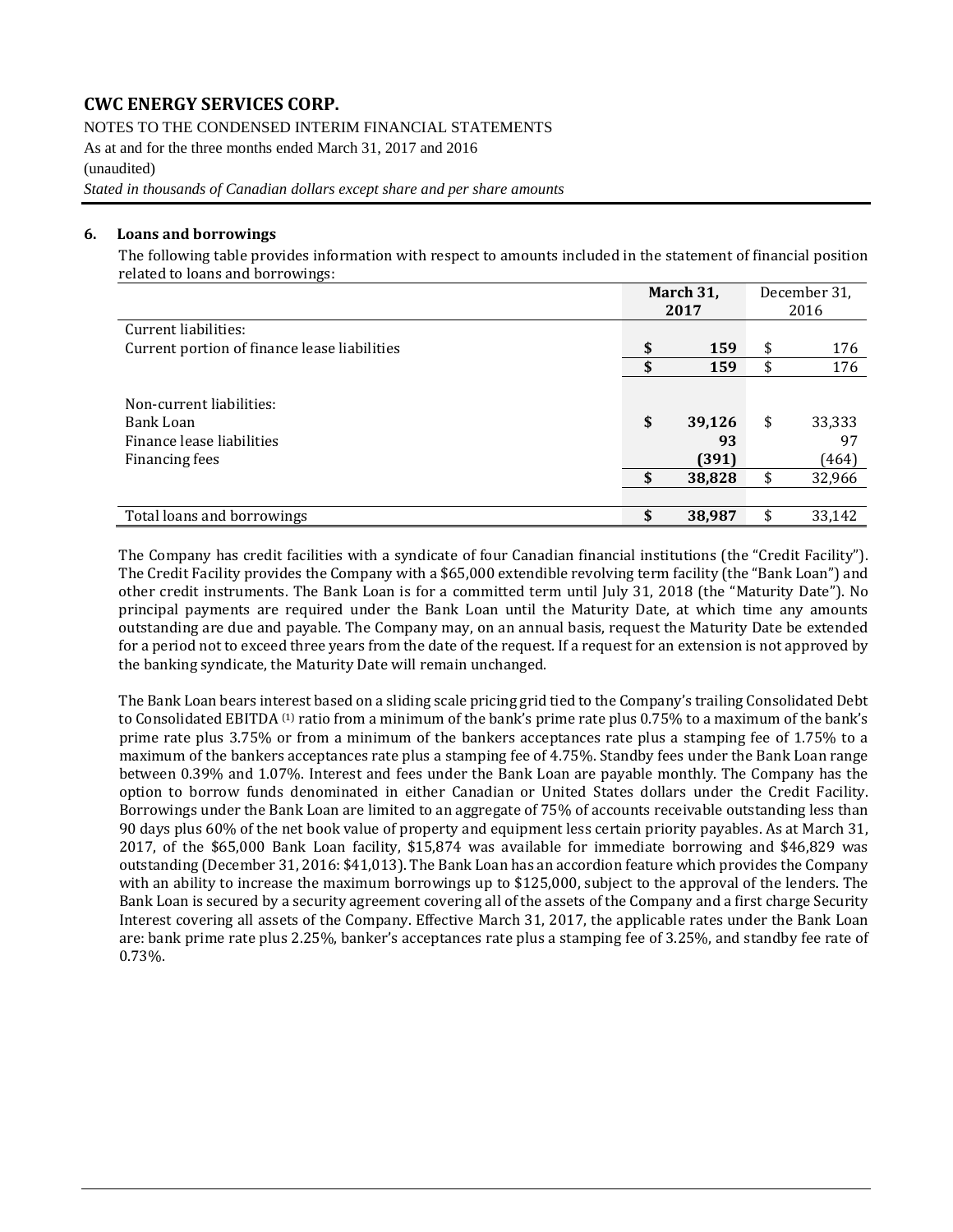NOTES TO THE CONDENSED INTERIM FINANCIAL STATEMENTS

As at and for the three months ended March 31, 2017 and 2016

(unaudited)

*Stated in thousands of Canadian dollars except share and per share amounts*

Under the terms of the Credit Facility, the Company is required to comply with the following financial covenants:

|                                                                        |                     | Actual         |
|------------------------------------------------------------------------|---------------------|----------------|
|                                                                        | Covenant limits     | March 31, 2017 |
| Consolidated Debt <sup>(2)</sup> to Consolidated EBITDA <sup>(1)</sup> | $5.25:1.00$ or less | 2.64:1.00      |
| Consolidated Debt $(2)$ to Capitalization $(3)$                        | $0.50:1.00$ or less | 0.23:1.00      |
| Consolidated Adjusted Cash Flow <sup>(4)</sup> to Consolidated Finance |                     |                |
| Obligations <sup><math>(5)</math></sup>                                | $1.15:1.00$ or more | 4.33:1.00      |

(1) Consolidated EBITDA is calculated as net income plus finance costs, plus current and deferred income taxes, plus depreciation, plus stock based compensation, plus any non-recurring losses or impairment losses, or permitted severance costs, minus any non-recurring gain, plus any expenses related to corporate or business acquisitions with all amounts being for the twelve month period ended the calculation date. EBITDA is adjusted to reflect the inclusion of material acquisitions or material dispositions on a pro forma basis for the twelve month period ended the calculation date. Consolidated EBITDA is increased if debt repayments from the proceeds of equity issuance are used to repay the syndicated facility and designated by the Company as an Equity Cure amount. The Consolidated Debt to Consolidated EBITDA covenant limit reduces to 4.75:1.00 at June 30, 2017, to 4.50:1.00 at September 30, 2017, to 4.00:1.00 at December 31, 2017 and to 3.50:1.00 thereafter.

(2) Consolidated Debt is calculated as total loans and borrowings as shown in the schedule above adjusted to exclude the funds held in the segregated account and to remove any financing fees included.

(3) Capitalization is calculated as Consolidated Debt plus Shareholders' Equity as at the calculation date.

(4) Consolidated Adjusted Cash Flow is calculated as Consolidated EBITDA minus amounts paid for transaction costs, dividends or share repurchases in the twelve month period ended the calculation date. The Calculation of Adjusted Cash Flow excludes Consolidated EBITDA resulting from an Equity Cure.

(5) Consolidated Finance Obligations is calculated as finance costs plus scheduled principal payments on debt including scheduled principal payments under finance leases minus accretion of finance fees included in finance costs for the twelve month period ended the calculation date.

On June 2, 2016, the Company received gross proceeds of \$14,632 from a rights offering of common shares of which the funds were placed into a segregated bank account. On July 9, 2016, \$7,000 was paid on the Bank Loan. At March 31, 2017 the remaining \$7,632 plus earned interest has been offset against long-term debt as the Company has the current legal right to offset and intends to settle on a net basis or settle the asset and liability simultaneously.

|               |         | <b>March 31, 2017</b> |            |
|---------------|---------|-----------------------|------------|
|               | Cash    | <b>Long-Term Debt</b> | <b>Net</b> |
| Gross amounts | 7,840   | (46, 531)             | (38,691)   |
| Amount offset | (7,703) | 7.703                 |            |
| Net amounts   | 137     | (38, 828)             | (38,691)   |

Obligations under finance leases are primarily for leased automobiles with an expected term of three years and a one year minimum term. Interest rates on finance leases are specific to each leased asset, are fixed for the lease term and vary between 4.4% and 5.1% per annum.

Financing fees consist of commitment fees and legal expenses relating to the Credit Facility and are being amortized using the effective interest rate method over the term of the Credit Facility. Financing fees of \$73 were amortized and included in finance costs during the three months ended March 31, 2017 (year ended December 31, 2016: \$313).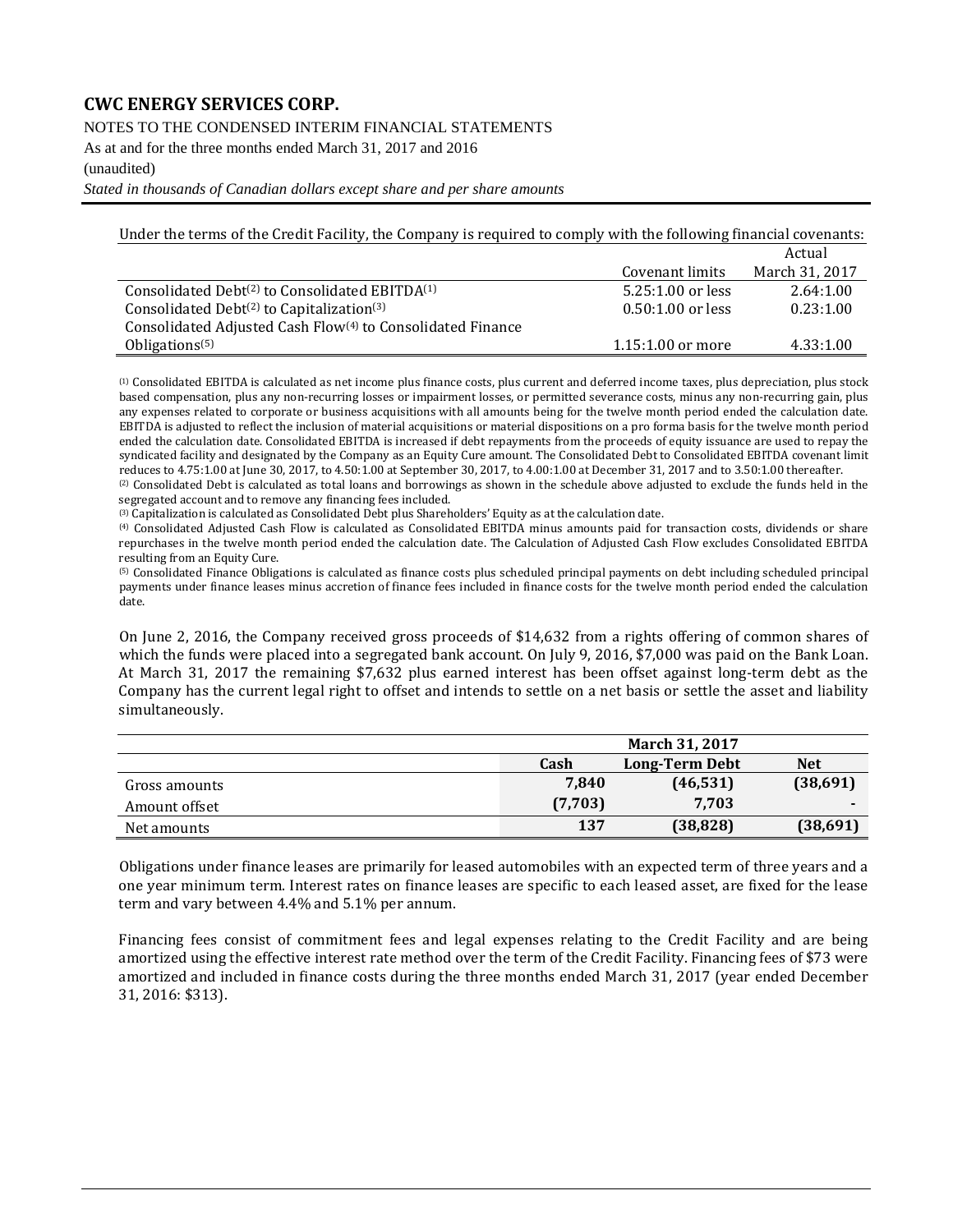NOTES TO THE CONDENSED INTERIM FINANCIAL STATEMENTS As at and for the three months ended March 31, 2017 and 2016 (unaudited) *Stated in thousands of Canadian dollars except share and per share amounts*

#### **7. Share capital**

#### (a) Authorized

Unlimited number of Common voting shares without par value. Unlimited number of Preferred shares without par value.

#### (b) Normal course issuer bid

The Company has a program to purchase its common shares from time to time in accordance with the normal course issuer bid procedures under Canadian securities laws. Pursuant to the issuer bid, CWC is allowed to purchase for cancellation up to 19,653,292 of its issued and outstanding common shares at prevailing market prices on the TSX Venture Exchange or other recognized marketplaces during the twelve month period ending April 6, 2018.

On April 7, 2017, CWC entered into an automatic securities purchase plan (the "ASPP") (as defined under applicable securities laws) with Raymond James Ltd. ("Raymond James") for the purpose of making purchases under the ASPP. Such purchases will be determined by Raymond James in its sole discretion, without consultation with CWC having regard to the price limitation and aggregate purchase limitation and other terms of the ASPP and the rules of the TSXV. Conducting the NCIB as an ASPP allows common shares to be purchased at times when CWC would otherwise be prohibited from doing so pursuant to securities laws and its internal trading policies.

For the three months ended March 31, 2017, 282,500 shares for consideration of \$64 including commissions were purchased under the NCIB of which 169,000 were cancelled and returned to treasury (year ended December 31, 2016: nil).

#### (c) Stock options

The following table summarizes changes in the number of stock options outstanding:

|                                    |            | Weighted       |
|------------------------------------|------------|----------------|
|                                    | Number of  | average        |
|                                    | options    | exercise price |
| Balance at December 31, 2016       | 21,791,000 | 0.28           |
| <b>Exercised for common shares</b> | (833, 333) | 0.13           |
| Expired                            | (466, 667) | 0.53           |
| Balance at March 31, 2017          | 20,491,000 | 0.28           |

For the three months ended March 31, 2017, stock-based compensation expense relating to stock options totaled \$141 (three months ended March 31, 2016: \$65).

#### (d) Restricted share unit plan

The following table summarizes information about RSUs outstanding as at March 31, 2017:

|                       |                |                        | Weighted       |                |
|-----------------------|----------------|------------------------|----------------|----------------|
|                       |                | Weighted average       | average        |                |
|                       | Number of RSUs | remaining life (years) | exercise price | Number of RSUs |
| Issue date fair value | outstanding    | contractual            |                | exercisable    |
| $$0.09 - 1.04$        | 4,007,167      | 2.40                   | n/a            | 950,833        |

For the three months ended March 31, 2017, stock based compensation expense relating to RSUs totaled \$59 (three months ended March 31, 2016: \$18).

For the three months ended March 31, 2017, 480,833 RSUs were exercised (March 31, 2016: nil), 60,000 RSUs were forfeited (March 31, 2016: 141,667) and 75,000 RSUs were issued (March 31, 2016: nil).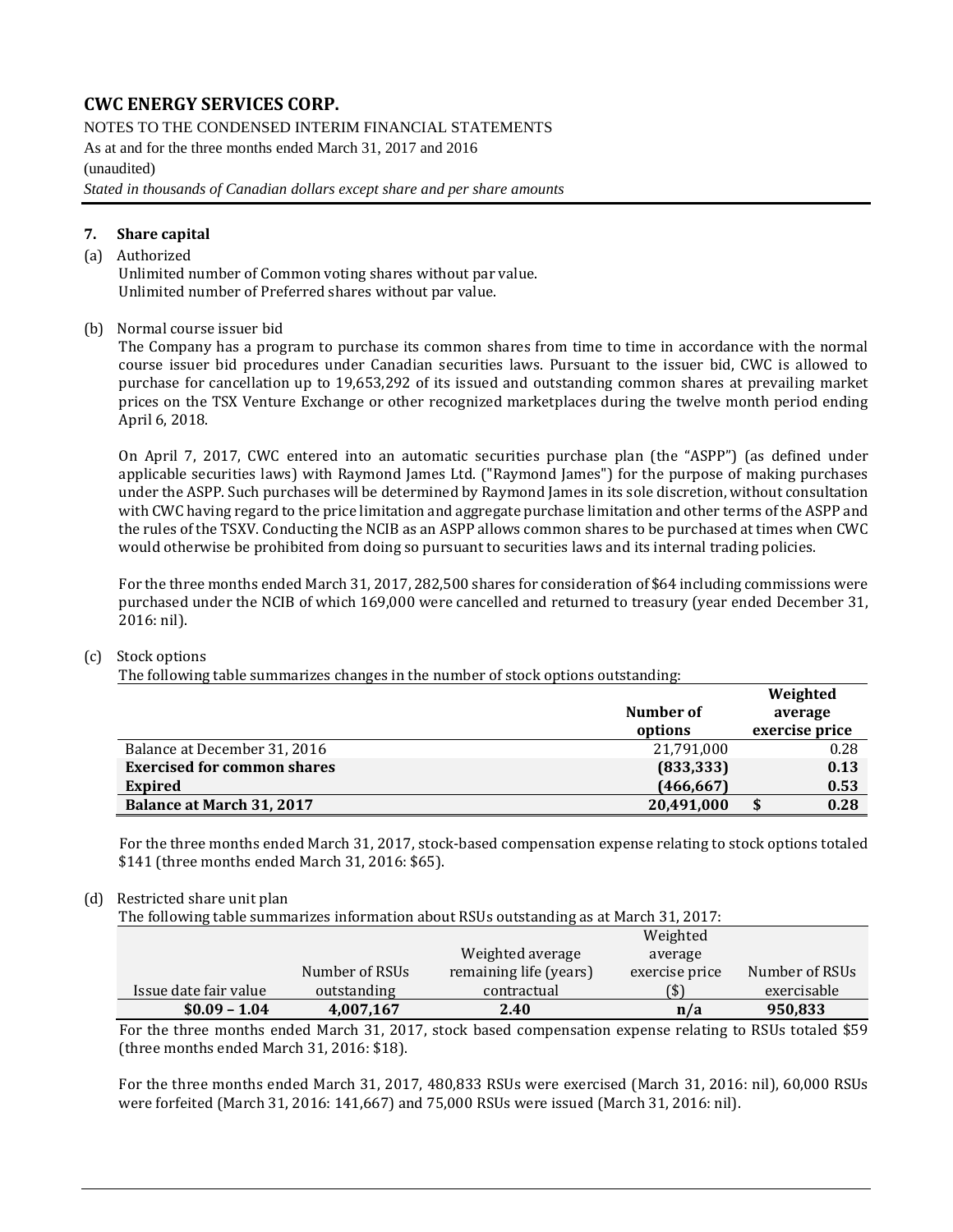NOTES TO THE CONDENSED INTERIM FINANCIAL STATEMENTS

As at and for the three months ended March 31, 2017 and 2016

#### (unaudited)

*Stated in thousands of Canadian dollars except share and per share amounts*

#### (e) Loss per share

The following table reconciles the common shares used in computing per share amounts for the periods noted:

|                                                      | For the three months ended<br>March 31, |             |
|------------------------------------------------------|-----------------------------------------|-------------|
|                                                      | 2017                                    | 2016        |
| Weighted average common shares outstanding - basic   | 392,269,947                             | 292,636,578 |
| Dilutive stock options                               |                                         |             |
| Dilutive Restricted Share Units                      |                                         |             |
| Weighted average common shares outstanding - diluted | 392,269,947                             | 292,636,578 |

Outstanding stock options and RSUs are currently the only instruments which could potentially dilute earnings per share. For the three months ended March 31, 2017, the effect of 20,491,000 outstanding stock options and 4,007,167 outstanding RSUs (three months ended March 31, 2016: 17,000,000 and 2,138,334 RSUs) were not included in the computation of net loss per common share because to do so would be anti-dilutive.

#### **8. Supplemental cash flow information**

|                                           | For the three months ended<br>March 31, |       |
|-------------------------------------------|-----------------------------------------|-------|
|                                           | 2017                                    | 2016  |
| Change in non-cash working capital items: |                                         |       |
| Accounts receivable                       | \$<br>$(11,777)$ \$                     | (372) |
| Inventory                                 | 16                                      | 33    |
| Prepaid expenses and deposits             | 307                                     | 362   |
| Accounts payable and accrued liabilities  | 1,733                                   | (351) |
|                                           | (9,721                                  | (328) |

#### **9. Operating segments**

The Company operates in the western Canadian oilfield service industry through its Contract Drilling and Production Services segments. The Contract Drilling segment provides drilling rigs and related ancillary equipment to oil and gas exploration and production companies. The Production Services segment provides well services to oil and gas exploration and production companies through the use of service rigs and coil tubing units.

Management uses net income before depreciation and income taxes ("segment profit") in management reports reviewed by key management personnel and the board of directors to measure performance at a segment basis. Segment profit is used to measure performance as management believes this is the most relevant measure in evaluating the results of our segments relative to each other and other entities that operate within the respective industries.

The Corporate segment captures general and administrative expenses associated with supporting each of the reporting segments operations, plus costs associated with being a public company. Also included in the Corporate segment is interest expense for debt servicing, income tax expense and other amounts not directly related to the two primary segments.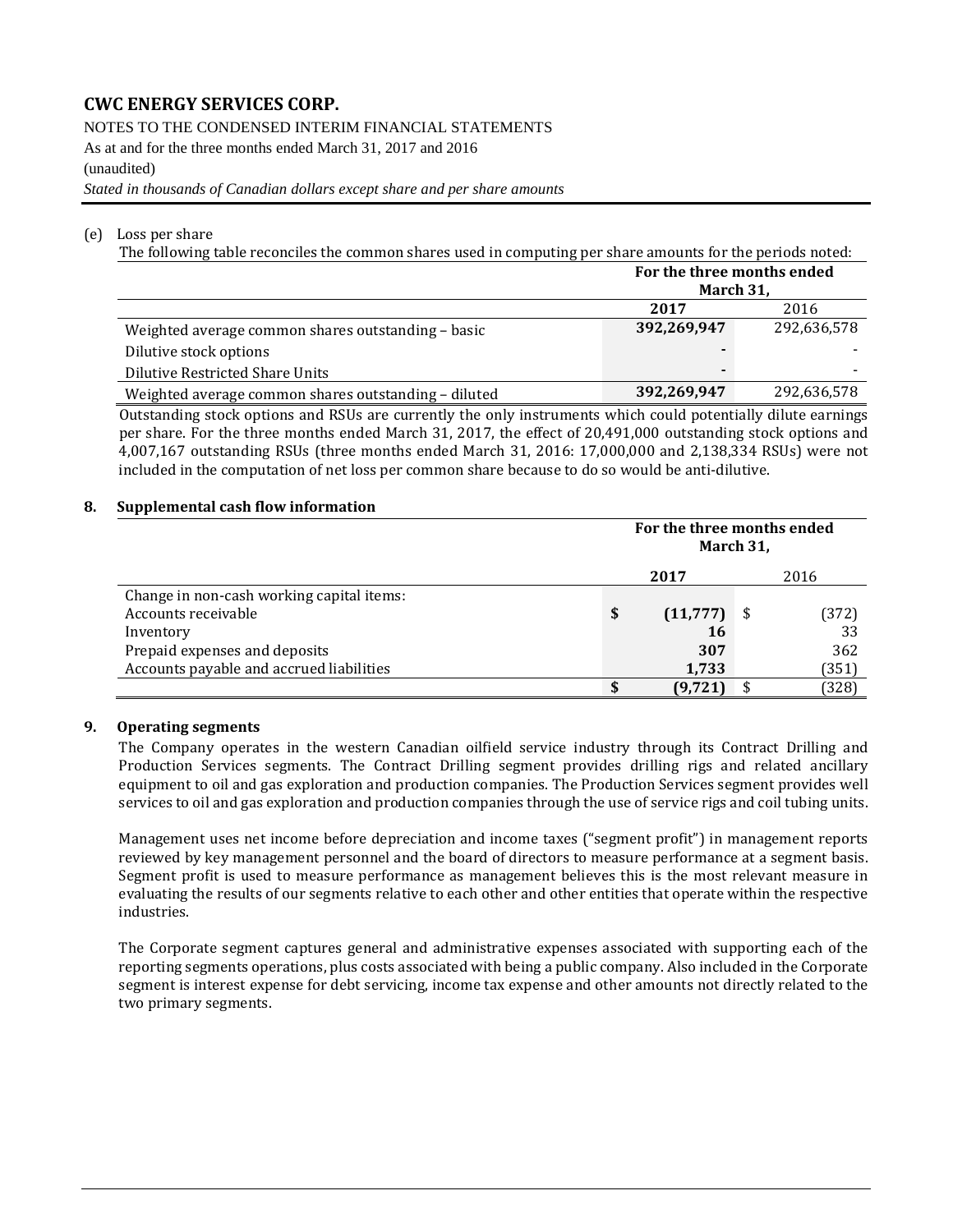NOTES TO THE CONDENSED INTERIM FINANCIAL STATEMENTS As at and for the three months ended March 31, 2017 and 2016 (unaudited)

*Stated in thousands of Canadian dollars except share and per share amounts*

The amounts related to each industry segment are as follows:

|                                           | Contract |                 | <b>Production</b> |        |           |          |              |         |
|-------------------------------------------|----------|-----------------|-------------------|--------|-----------|----------|--------------|---------|
| For the three months ended March 31, 2017 |          | <b>Drilling</b> | <b>Services</b>   |        | Corporate |          | <b>Total</b> |         |
| Revenue                                   | \$       | 11,136          | \$                | 21,372 | \$        |          | \$           | 32,508  |
|                                           |          |                 |                   |        |           |          |              |         |
| Direct operating expenses                 |          | 8,203           |                   | 15,815 |           |          |              | 24,018  |
| Selling and administrative expenses       |          | 243             |                   | 2,127  |           | 970      |              | 3,340   |
| Stock based compensation                  |          |                 |                   |        |           | 200      |              | 200     |
| Finance costs                             |          |                 |                   |        |           | 545      |              | 545     |
| Loss on disposal of equipment             |          | 48              |                   |        |           |          |              | 48      |
| Net income (loss) before depreciation     |          |                 |                   |        |           |          |              |         |
| and taxes                                 |          | 2,642           |                   | 3,430  |           | (1,715)  |              | 4,357   |
| Depreciation                              |          | 1,777           |                   | 2,940  |           | 41       |              | 4,758   |
| Net income (loss) before tax              |          | 865             |                   | 490    |           | (1,756)  |              | (401)   |
| Deferred income tax recovery              |          |                 |                   |        |           | (33)     |              | (33)    |
| Net income (loss)                         |          | 865             |                   | 490    |           | (1, 723) |              | (368)   |
|                                           |          |                 |                   |        |           |          |              |         |
| Capital expenditures                      |          | 146             |                   | 512    |           |          |              | 658     |
|                                           |          |                 |                   |        |           |          |              |         |
| As at March 31, 2017                      |          |                 |                   |        |           |          |              |         |
| Property and equipment                    |          | 92,252          |                   | 94,706 |           | 285      |              | 187,243 |
| Intangibles                               |          | 647             |                   |        |           |          |              | 647     |

|                                           | Contract        | Production      |           |              |
|-------------------------------------------|-----------------|-----------------|-----------|--------------|
| For the three months ended March 31, 2016 | <b>Drilling</b> | <b>Services</b> | Corporate | Total        |
| Revenue                                   | \$<br>4,119     | \$<br>15,621    | \$        | \$<br>19,740 |
|                                           |                 |                 |           |              |
| Direct operating expenses                 | 2,969           | 11,147          |           | 14,116       |
| Selling and administrative expenses       | 167             | 1,718           | 1,182     | 3,067        |
| Stock based compensation                  |                 |                 | 84        | 84           |
| Finance costs                             |                 |                 | 577       | 577          |
| Loss on disposal of equipment             |                 | 145             |           | 145          |
| Net income (loss) before depreciation     |                 |                 |           |              |
| and taxes                                 | 983             | 2,611           | (1,843)   | 1,751        |
| Depreciation                              | 806             | 2,822           | 43        | 3,671        |
| Net income (loss) before tax              | 177             | (211)           | (1,886)   | (1,920)      |
| Deferred income tax recovery              |                 |                 | 490)      | (490)        |
| Net income (loss)                         | 177             | (211)           | (1, 396)  | (1, 430)     |
|                                           |                 |                 |           |              |
| Capital expenditures                      | 26              | 240             |           | 266          |
|                                           |                 |                 |           |              |
| As at March 31, 2016                      |                 |                 |           |              |
| Property and equipment                    | 95,573          | 104,597         | 333       | 200,503      |
| Intangibles                               | 952             |                 |           | 952          |